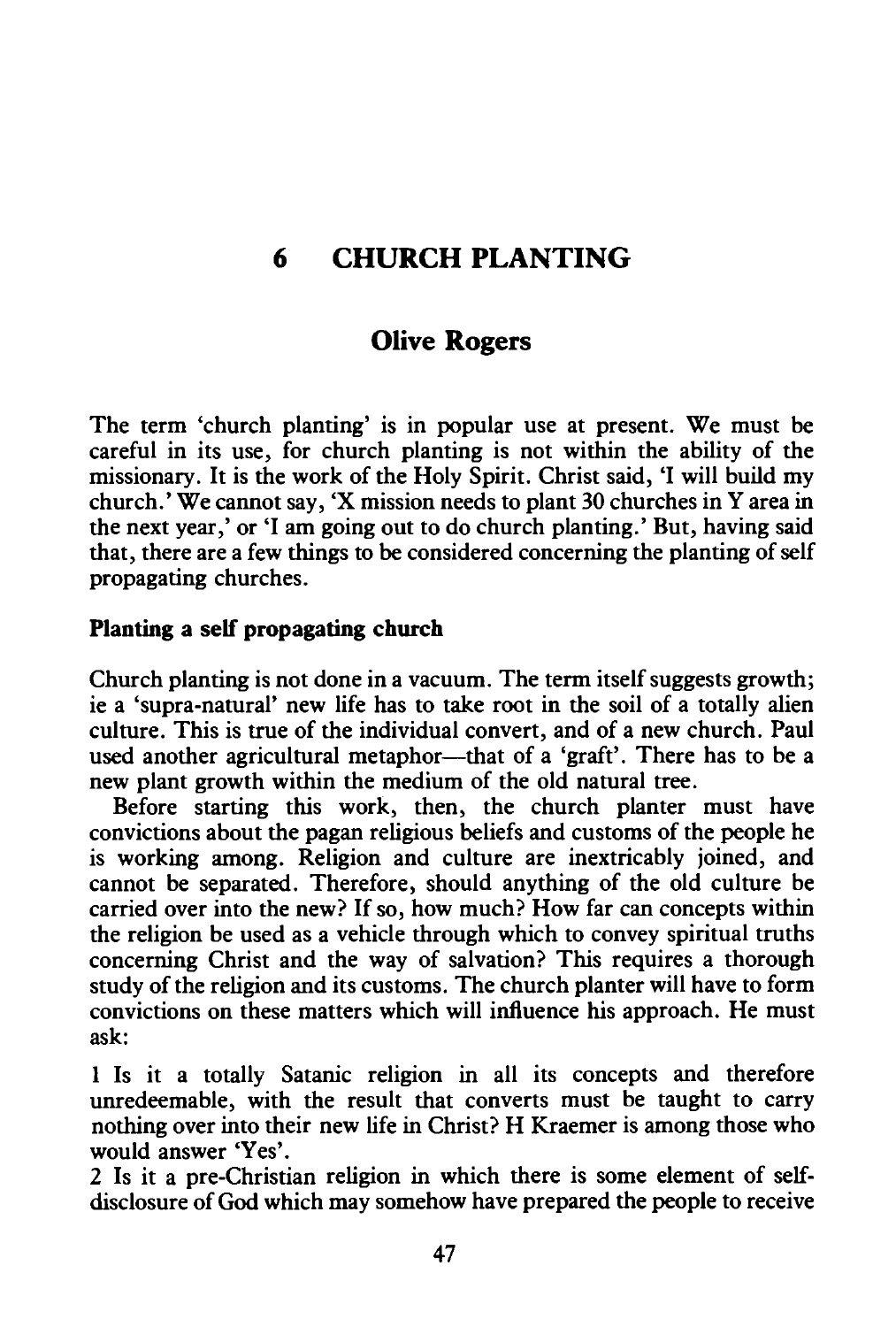the truth? If so, where is the bridge over which to cross? Don Richardson argues the case for a positive answer in *Eternity in their Hearts.* 

3 Is it the outcome of human efforts to find God and resolve the basic issues of life? If so, there must be some good in it, but it is inadequate since Christ is the only answer. Some Indian Christian theologians argue this line in respect of Hinduism, notably Dhanjibai Fakirbhai.

4 Or is it a mixture of all these in differing degrees, but made more complex by the inherent sinfulness and depravity of man?

Whether the missionary works among primitive animistic tribals in Africa, in a superstitious continental RC setting or a spiritist South American RC culture, in a predominantly Hindu area, a cosmopolitan urban twentieth-century non-religious society or an inner-city, multicultural population, the problem is basically the same. Where does he start? With what convictions does he work? He is a eo-worker with God, but if a church is to take root and grow it must be culturally acceptable. If the religion and culture are inextricably joined, should any of the culture remain? If so, what can be preserved and transformed? Should believers be de-culturalized? If so, to what extent? Virtually all customs perform important functions within the culture, therefore if they are removed it is necessary to replace them with something equally meaningful in the Christian context. To leave a void means that in time the people will revert to their old ways. Moreover, how can the message be contextualized so that communication of the gospel reaches their friends of other faiths with a clear message of the truth?

Having preached the gospel with clarity, as a result of which converts are made and a small church is beginning to take root, the church planter must expect opposition. This will come on two levels:

1 Sociological. The converts will become social outcastes, perhaps the target of physical attacks and persecution.

2 Spiritual. If the new convert or church is planted in a hitherto unchallenged 'spiritual realm', attacks of evil spirits must be anticipated. Their hold on that person or persons has been broken, and oppressionspiritual and social-will combine in an effort to regain possession of him or destroy the effectiveness of the new church. I have experienced both these things in India. The spiritual powers of darkness are not to be taken lightly.

After the initial outright attacks have subsided, more subtle opposition will emerge in two ways: syncretistic culture and subtle forms of diluting spiritual truth.

The new church walks a tight-rope. It must not be de-culturalized to the extent that it is unable to identify with the local people. Nor should it be so adapted that any distinctive quality of life is hard to be found and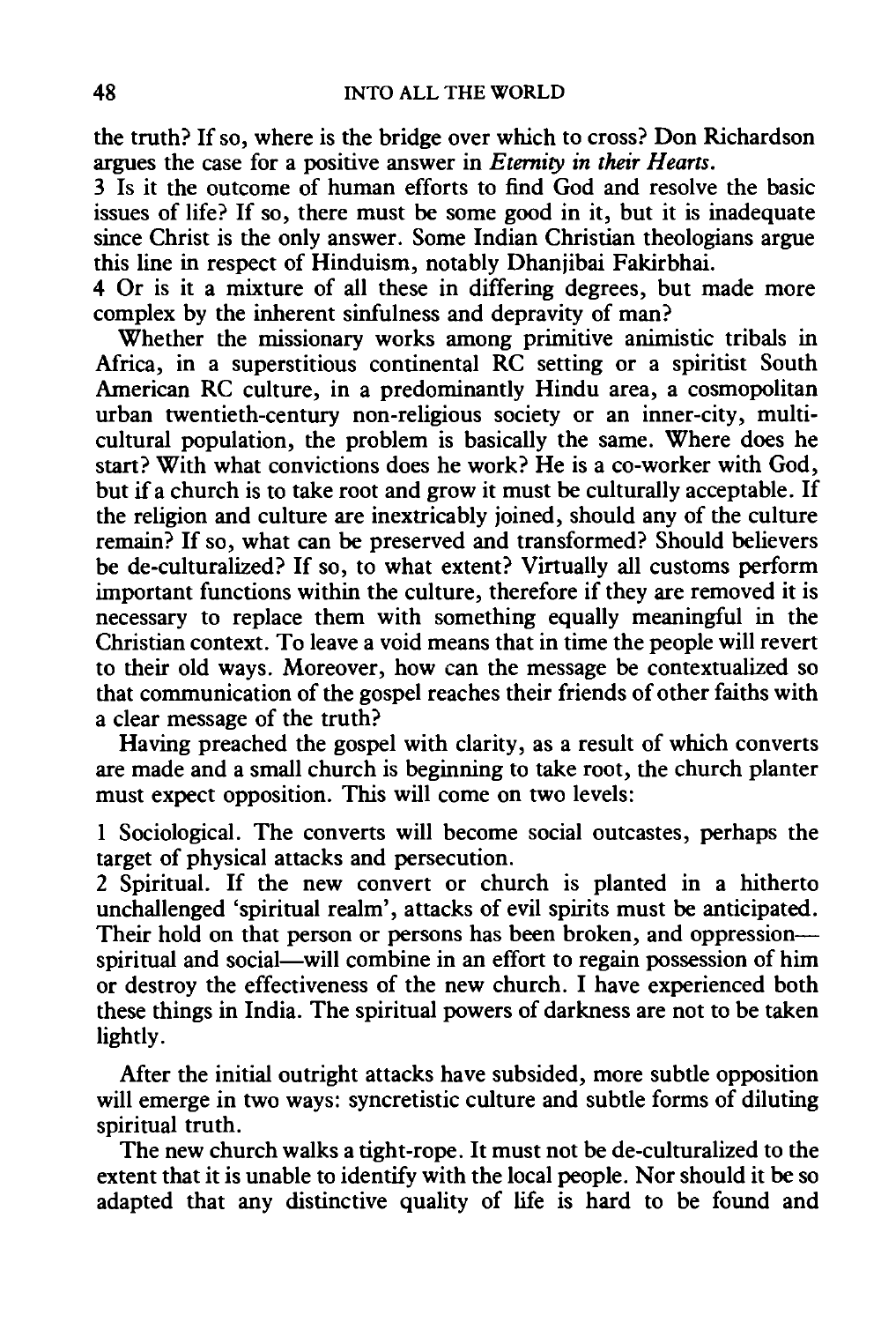therefore it fails to be 'salt and light' and a source of attraction to the spiritually dissatisfied.

The Jews of the Diaspora seem to have got it just about right. they were absorbed into the mainstream of society wherever they lived, yet they maintained a distinctive life of their own with their synagogues and rituals and this provided an attraction for those who were disillusioned with their pagan religion. These became 'God-fearers' and were taught the scriptures which had been translated into Greek, initially for the non-Hebrewspeaking Jews. They were a 'prepared people' who were ripe for 'harvest' when the Christian gospel eventually came. The Jewish Diaspora with their scriptures became the 'bridge' over which many of them crossed into new life in Christ.

This leads to another question. Is McGavran's idea of a 'people movement' good? The Western world is individualistic in outlook, and this has influenced theology and evangelism in this century. But is there something in the concept expressed in Acts 16:31 ('you and all your household')? Tribal society worldwide knows nothing of individualism. Nor does Eastern or Asian society. When, therefore, individuals are converted they find themselves isolated and thus vulnerable. They need a new society into which to go for emotional, physical and spiritual stability. McGavran suggested that people movements operating on the homogeneous unit principle (HUP) may create 'baptized pagans', as he calls them, but out of them a living church can be formed. He maintains that two-thirds of today's churches in Asia grew this way. Examples are the mass movements in Indonesia and Korea. Such mass conversions can be platforms for the true church planting, but in my experience they create enormous problems after two or three generations. It should be noted, however, that Paul did not delay in forming small churches wherever the word had taken root. He saw the need for a new society in which the converts could find a new identity, and realized 'that the church, the Body of Christ, is the answer to this need.

The Brethren interpret biblical ecclesiology in terms of autonomous but interdependent churches with multiple leadership. This structure is adaptable to all cultures, and political and religious climates, but we have to beware of what Stanley Jones calls 'the imprisonment of previous patterns' of either local or Western origin. The Holy Spirit must be allowed to develop the church as he guides and the missionary must be willing to be taught by him, and also learn from the national believers.

We agree that church planting is the work of the Spirit of God, but that does not preclude the need for strategy or goals, which must be clear. Paul had both. His goal was 'to preach where Christ is not known' (Rom 15:9). His strategy (always under the guidance of the Spirit) was to plant a church in each large city and use it as a stepping stone to go further,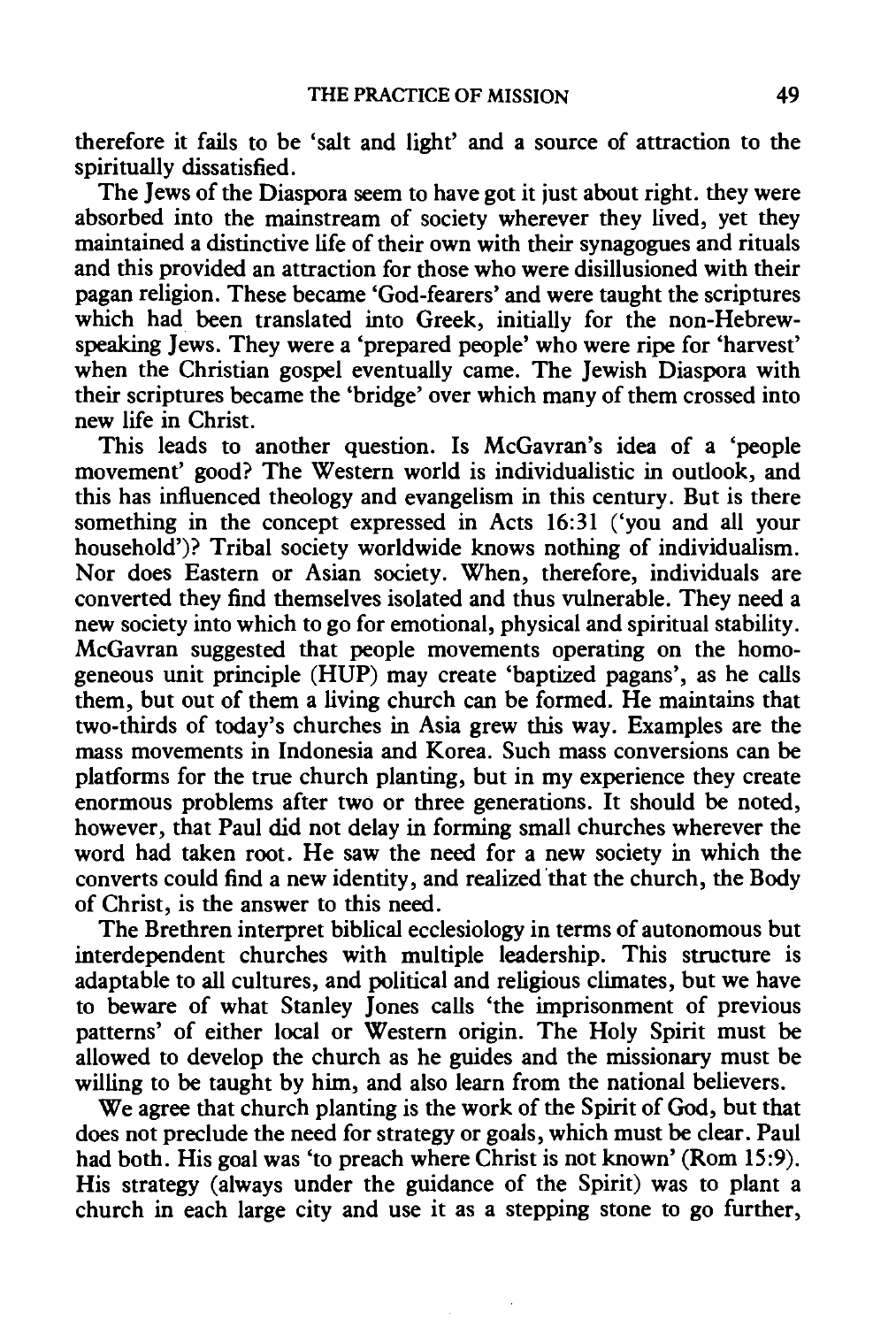leaving the local believers to evangelize the immediate district in the vernacular language (Rom 15 etc). The Godaveri Delta Mission missionaries in the Godaveri district of India had a well-planned strategy. It worked. Today there are over 350 churches. This is perhaps one of the clearest examples of the value of HUP church planting with true converts. In much of the Third World there are many converts with overflowing enthusiasm, and there is what is called 'spontaneous evangelism'. In South India this is exciting. But this movement of the Holy Spirit must be built upon. These pockets of witness must be formed into churches, which can plant house groups, which in turn can become new churches. This has been the main source of church growth in South America. The missionary, together with the national believers, works out a strategy with realistic goals, being open to the movement of the Spirit of God. [See appendix for note on GDM strategy.]

# **Nurturing the self-propagating church**

The need for teaching basic Christian doctrines may still include-in backward areas—the need to teach reading skills, or even to reduce the language to writing. Such activities are usually pre-evangelistic. Once there are converts there is the need to teach the scriptures.

The non-Western method of learning is most often by rote. That introduces a danger. New believers learn facts, but find it hard to elicit principles. They can follow rules, but need a thinking mind to adapt principles to their own situation. The church in a culturally backward area will slavishly follow the teaching of their 'guru'—be he a missionary or a national pastor. The church in a cosmopolitan city will include nationals who have trained minds. It is good that a church constitution be worked out, for there is usually a fast moving population in the city and the first clear vision may soon be blurred. It is here in urban situations that the distinction between abiding principles for church life and changing patterns should be clearly defined. Nothing can replace the need for corporate prayer, witness and worship, and for sound Bible teaching. But socio-economic conditions will change and the methods will have to be revised from time to time.

Adult baptism is the cut -off point for the believer. Its meaning must be taught clearly to the new believer. Its cost will be real to him. He is leaving one society and entering another. The church must be ready to welcome him into their family, for from now on his life becomes more complicated. A diagram may help: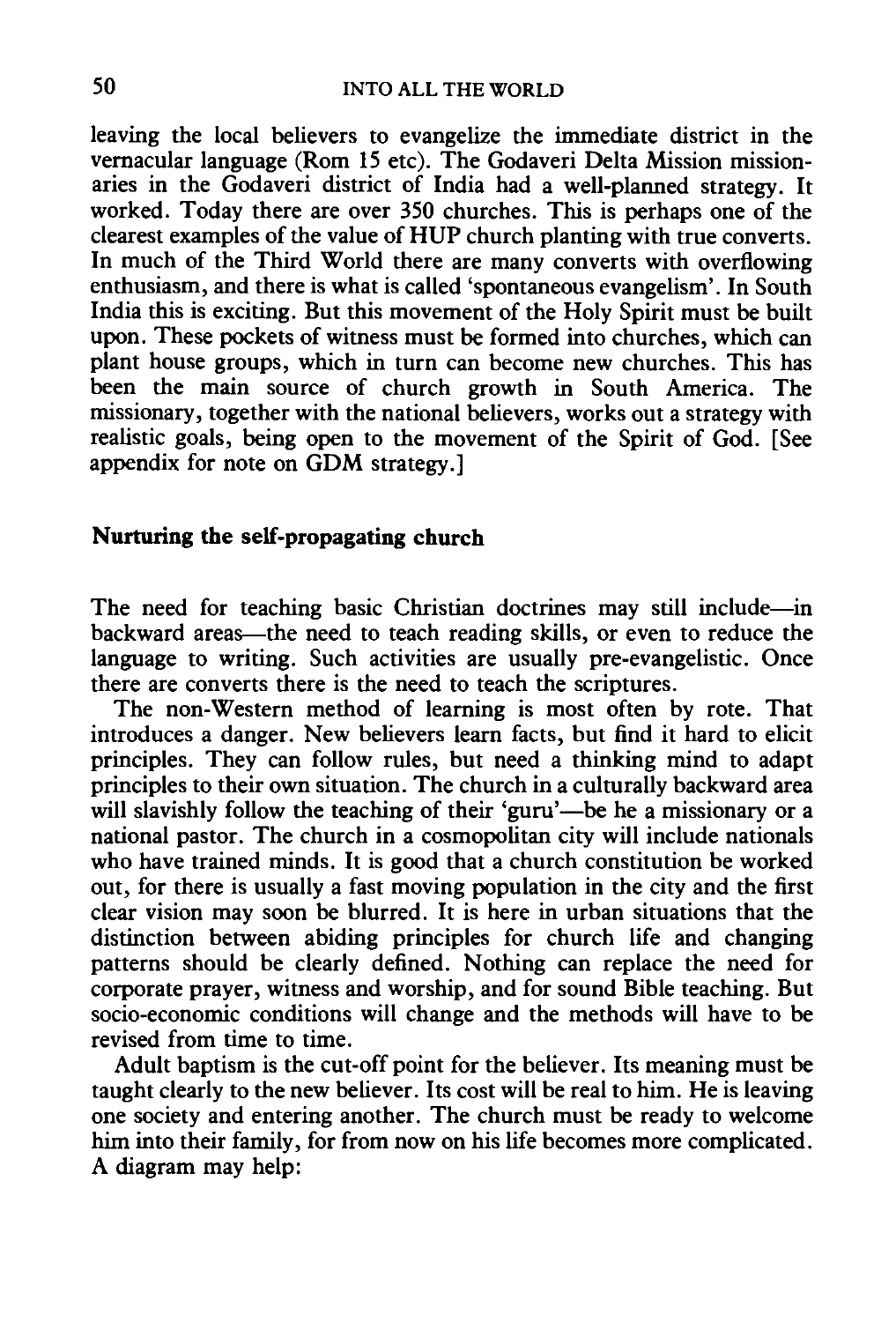

*In Christ:* A fellowship with God and his people; a relationship of sonship; a place of renewal and support; a refuge.

*In an alien society:* A community which could be hostile and will certainly be alien, but among which he must live.

*In the world:* A place of evil, sinful practices to be avoided, but with a mission to reach out to those in the world.

Since the new believer has to live in the world he has to learn how to live out his Christian principles in a pagan society. The Old Testament has much to teach us about this. The people of God in the New Testament are described in Old Testament terminology (see 1 Pet 2:9). God's calling is always with a special purpose. Abraham received at his call a two-tier blessing. He was to be blessed and to be a means of blessing to all nations. The same is true of all believers. There is no injustice or partiality about election. God is not choosing one and rejecting another. He chooses those whom he has called to bear responsibility for others. This precludes any sense of pride. Just as Abraham had to be progressively de-culturalized so that he could relate increasingly to God and show his nature to those around, so the new believer has to be taught how to live Christianly among those whose culture is now alien to him. Similarly church gatherings must be culturally acceptable and the lives of believers attractive to unbelievers. David Burnett describes three types of Jews living about the time of Christ from which we may draw lessons:

1 Essenes: withdrawal from the social structures of life.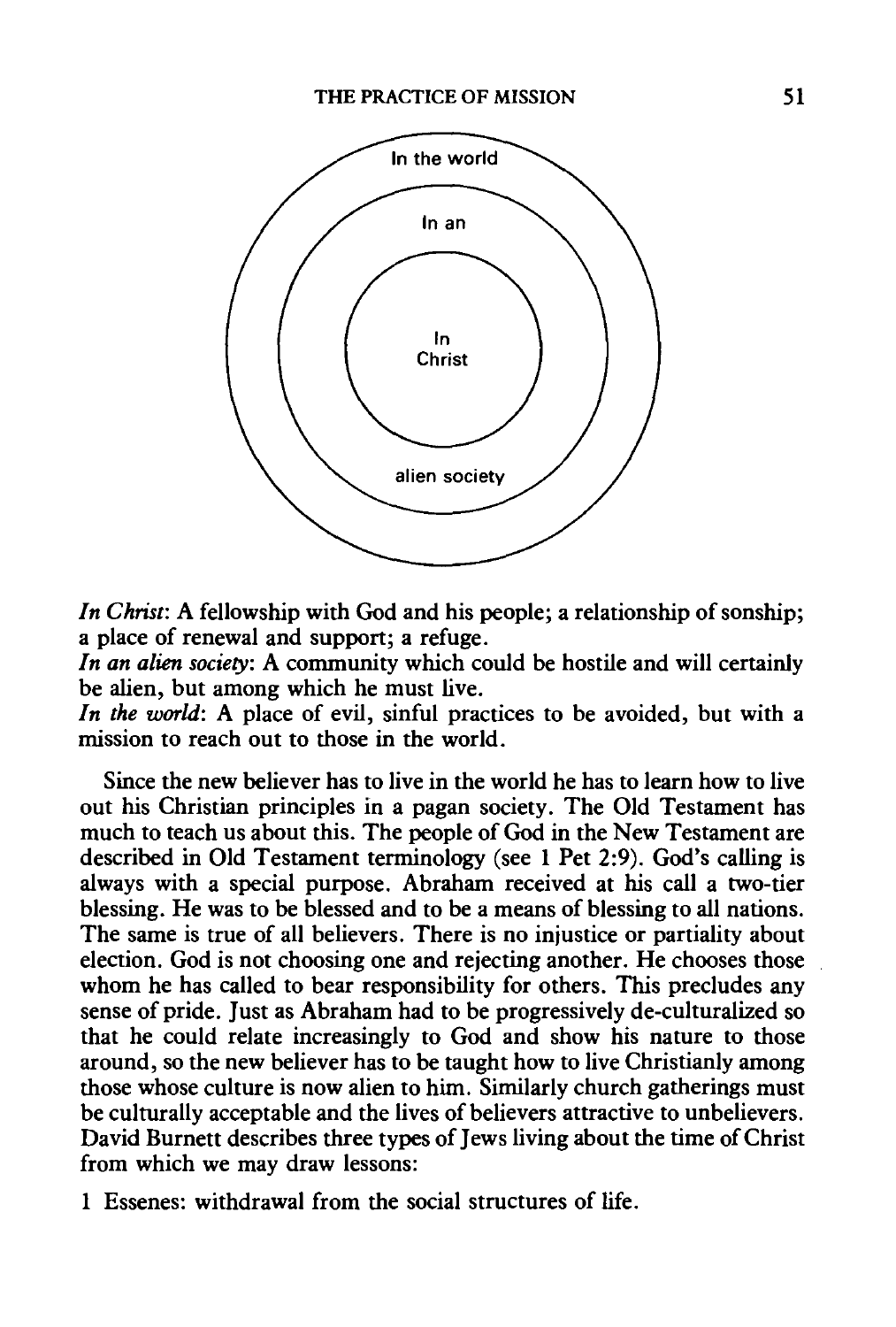- 2 Zealots: political activists (today's liberation theologians!).
- 3 Pharisees: traditional legalists with an intense proselytizing programme.

The Brethren church-nurturing programme has tended to follow 1 and 3 in varying degrees. Jesus, however, rejected all three modes of life. He chose the way of the Suffering Servant, and this is the way that all believers should be taught. Only the Spirit of God can actualize this in their lives, but the church planter has to be their example. This is the only viable option for Chrstian living in this world. It is the mindset of Philippians 2, and it is costly in the extreme.

It calls for *incarnational service.* Churches don't just happen. They have to be worked at, and churches must learn that it is their responsibility to see other churches born from them. For this to happen, the believers must realize the purpose of their call—the privilege and responsibility of it. To fulfil this function the elders must continually be on the lookout for potential gift among the believers, and must maintain a steady training programme, as well as continuous outreach. Training is needed for evangelism, leadership and missionary, ie cross-cultural and even overseas, service. (There are some 15,000 non-Western overseas missionaries today.)

Alongside this, there must be teaching on giving, for the church should bear the responsibility of its own outreach and the support during training as well as actual service, of their missionaries.

Finally, the church is called 'to declare the praises of Him who called you out of darkness into His marvellous light'. Praise and worship is the main calling of the church, and this should not just be left to happen. Worship is the natural expression of adoration arising from the realization of the believer's new position in Christ. It is the highest form of corporate activity in the church. But it is also a special act of witness. This, therefore, must not only be acceptable to God, but it should also be culturally acceptable to the people for whom it is a witness. The teaching of the New Testament leaves it possible for corporate worship in the church to be carried out in ways which are devoid of ritual-simple enough for the youngest of believers and the most primitive of societies, yet with depths of understanding that can satisfy the profoundest intellect. No other religion contains such simple yet meaningful symbolism in corporate worship.

## **Relating to the self propagating church**

If Christ became our example in incarnational service it is clear that this is the responsibility of the church planter inasfar as it is possible. This involves not only an in-depth study of the language and culture as well as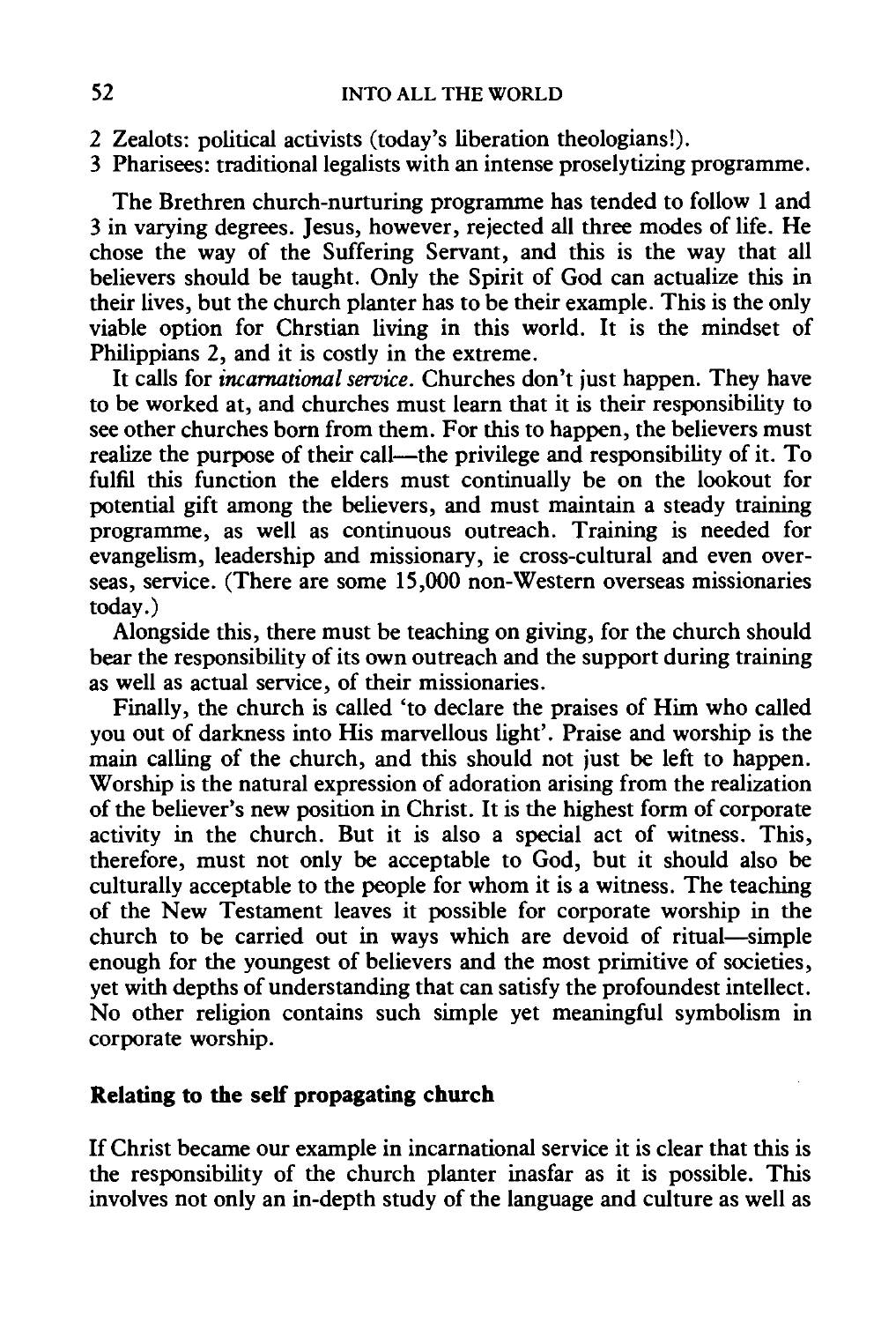the religion, but also identifying as far as possible with the people to whom he has been sent. Christ not only became man; he became a first-century Galilean Jew living in Palestine under Roman rule. He became an example of God-like living among an ungodly people under a harsh, foreign rule. He became a servant of all, for the sake of bringing the gospel to them. It cost him everything. It will be the same for the true church planter.

But there are physical and cultural limits. There is what has been called 'cultural fatigue'. This is particularly true for one who works in isolated conditions. He needs refreshment-spiritual, physical and emotional. There may be no place to find this. Nowhere to be alone, without people around everywhere. Nothing different to refresh the mind. What to do about the constant physical needs of the people surrounding him and the incessant spiritual demands of the church? Practical means must be found for necessary renewal.

How to balance the needs of his own family with those of the church? How to be an example of consistent Christian living at all times? What level should he and his family adopt? I found that a mission compound mitigated against identifying with the people. They accepted my right to be there, but I could not. But how far can, or should, an expatriate identify? I found a college lecturer or headmaster's standard of living seemed about right.

How to make the home available to all—Christians and non-Christians -without creating too much of a strain on family or self? How to preserve some modicum of privacy? How far to share material goods without being taken advantage of? The church planter must face all these and other occupational hazards as he seeks to establish churches for the Lord.

In some countries today there is a kind of reverse apartheid. No expatriate may hold office or be in any position of responsibility within the church. All must be done by nationals, for is it not a national church? This situation obtains in culturally advanced areas in the city. While the missionary can hardly resist this trend for himself he must seek to ensure that the church is truly cross-cultural. Expatriates and nationals should work together in a unique relationship, with the missionary not *under*  national leadership, certainly not *above* it, but *within* it, as a member of the Body of Christ in a newly formed church.

There is no easy answer to any of these questions. Each individual needs to work out what is best and what he understands to be the way of the Lord for him in each situation. And as he seeks for tolerance and patience to bear with the failings of those who are newly the Lord's, let him remember that he too is a failing child of God, as they are.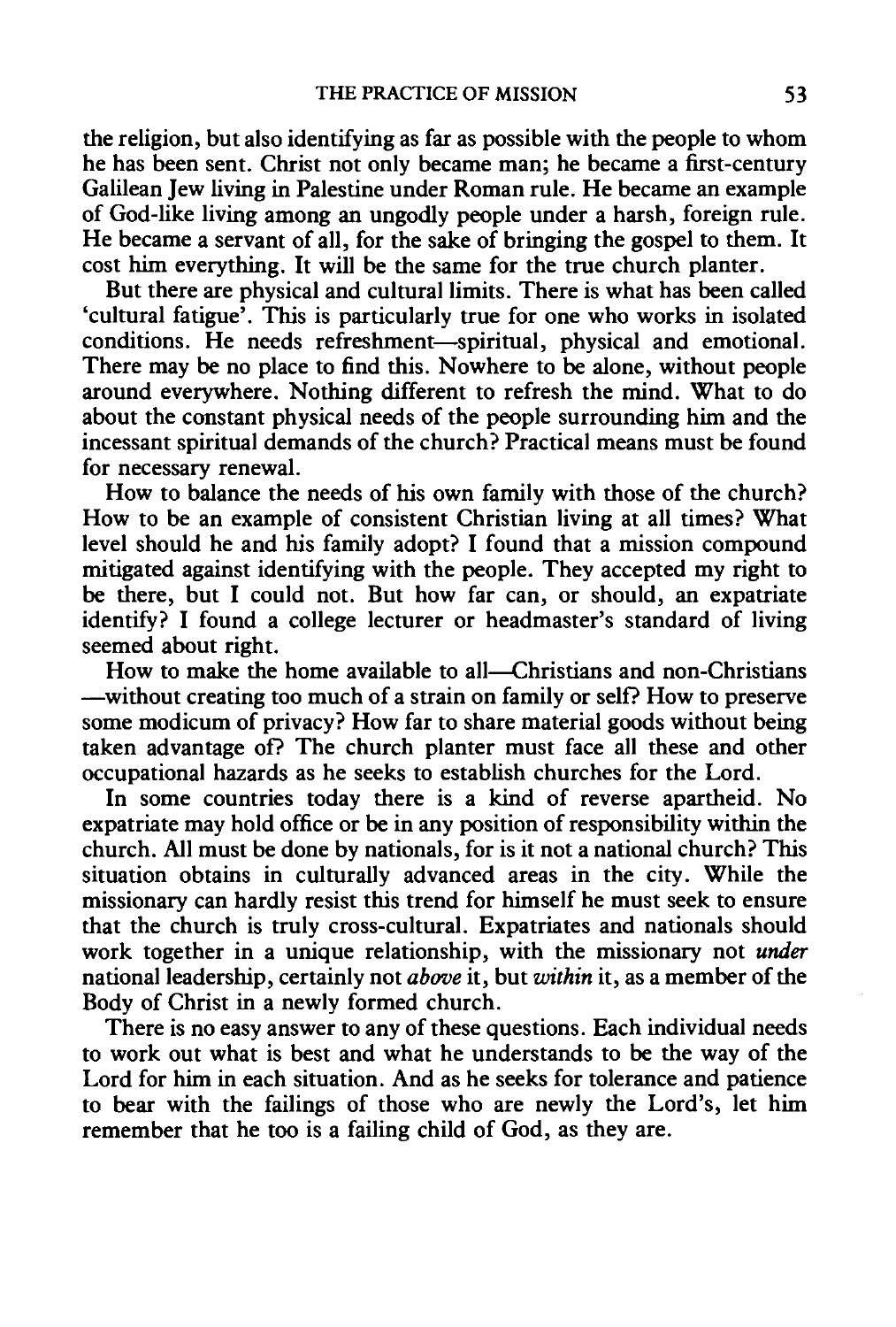#### APPENDIX

#### The Godaveri Delta Mission: a case study

1 After many years of intensive evangelistic activity it was noted that the response came largely from one people group. Geographically, the area had been previously divided on comity lines with the Canadian Baptists who found the same response. Converts were outcasted, and so land was found for them to enable them to start life afresh in small groups further out from the village, even from the existing outcaste section. The small communities which thus arose are still called Christian *pettahs.* A new physical and cultural environment was created into which new converts could be assimilated.

2 The GDM concentrated their efforts on building up the few converts while continuing in evangelism among all sections of the Hindu community, but with little response. Another people group which was responding was the other section of the outcaste people. The American Lutheran church came right through the whole district and worked among these people with a good response. But since casteism is strong between sections of outcastes, these two groups would never mix. Thus Lutherans and Brethren worked side by side in the same villages and developed HUP churches.

3 The strategy used by GDM from the '20s to the early '50s was as follows:

3.1 Spiritually responsive and intelligent boys were spotted, educated and sent for teacher training. They were then sent to villages which showed interest and where a small Christian group was developing. Often being the only literate person, they became the sociological elder of the community and the potential church. Converted older people were taught to read the Bible and schools provided basic education for the childrenall who would come, either Christian or Hindu. All converts came from the same section of outcaste families. After the time-honoured pattern of Hindu village life, a *panchayat* was formed of older Christian men who became both church elders and elders for the new community. The teacher was the pastor, responsible for teaching in the church.

3.2 Finance for the school work came from within the community, with the missionary organizing it. Women did lace work at home and were paid for this work. This was initiated by an early lady missionary who saw the need for the women to earn but realized the danger of children being left with heathen grandmothers if the mother was out working in the fields. This alternative work gave both income and the chance to train children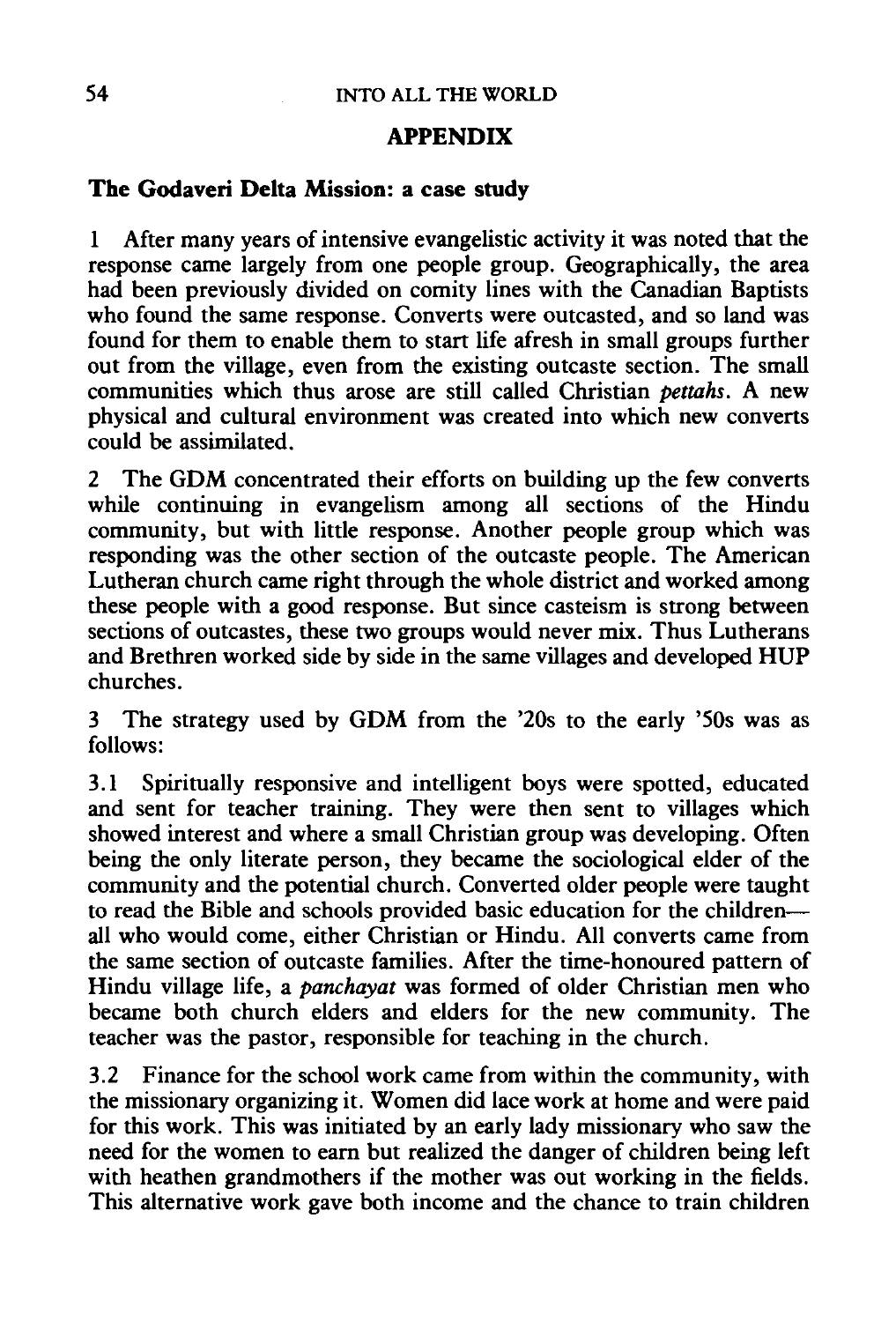'Christianly' from their early days. The women were the most spiritually responsive. Income from this work was channelled back into the building of simple mud and wattle school rooms which became church buildings on Sundays, and also provided funds for the building of similarly simple homes for the schoolmaster sent to live, work and evangelize there.

3.3 Teachers gathered each month in a given village to receive pay cheques (mostly government, once the schools were recognized, but with extra mission pay added—a government rule). At this gathering, problems in the communities and churches were discussed, and advice was given. Twice a year during school holidays, teachers gathered for 4-10 day Bible schools. Much regular Bible teaching was given by gifted teachers over the years. What was taught was preached to the growing HUP churches. Women teachers were added to the staff and contributed a lot to the work among women and children. Regular Sunday schools with graduated lessons worked out centrally and inter-church competitions meant a steady flow of young converts into the church.

Field elders, paid by the missionaries, acted as 'trouble-shooters' to assist teachers in problems or disciplinary situations. Their authority was accepted by all, and they were without exception believers of high spiritual calibre. They both supported and corrected the teachers. Where there was a dedicated, faithful, high-principled teacher backed up by a competent and godly wife, there, even today, a strong church remains.

3.4 Field conventions for Bible teaching were held annually and were times of great encouragement and indeed excitement for scattered, small HUP groups. Since Hindu caste infrastructure was never broken, marriages were arranged at such times. Evangelistic meetings were held, for the need for personal conversion was the basis of all teaching. All arrangements were made and expenses paid by the self propagating church which sent one collection per month to the missionary centre for use in payment of field elders' salaries, repairs to buildings and convention expenses. A sense of distinct identity had grown up over the years. S,OOO or more people a tended the conventions, camping in palmyra leaf shelters erected for the occasion.

3.S From the beginning, indigenous hymns with Indian lyric music was used in hymnology. New hymns were written for most conventions. In the very early days, high caste converts wrote many fine hymns with great depth of meaning, but the language was too 'high' for the average believer. Today, simpler but effective Telegu lyrics are used. At gatherings, the Indian custom of women sitting on one side and men on the other was followed. Local dress for men continued to be used, and no Western overtones came into the church. Women Bible teachers and elders' wives